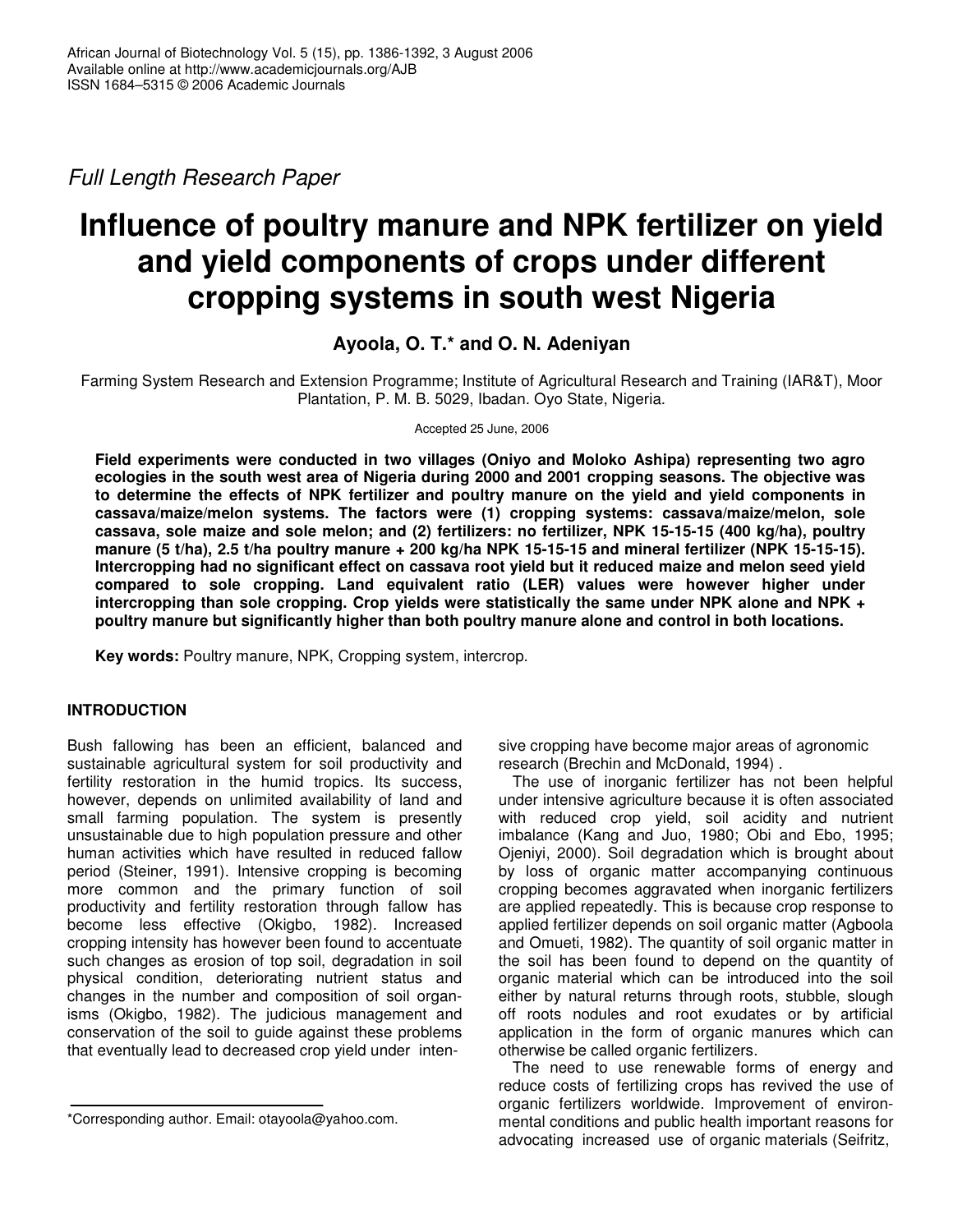| Soil parameter      | Onivo | Moloko-Ashipa |
|---------------------|-------|---------------|
| % Clay              | 3     | 5             |
| $%$ Silt            | 15    | 13            |
| %Sand               | 82    | 82            |
| PH                  | 5.2   | 5.7           |
| Organic C (g/kg)    | 4.74  | 6.24          |
| Total N (g/kg)      | 0.84  | 0.92          |
| Ca (cmol/kg)        | 1.48  | 2.14          |
| Mg (cmol/kg)        | 1.12  | 1.30          |
| $K$ (cmol/kg)       | 0.16  | 0.18          |
| Na (cmol/kg)        | 0.50  | 0.27          |
| CEC (cmol/kg)       | 3.14  | 4.00          |
| Available P (mg/kg) | 7.48  | 4.71          |

**Table 1.** Initial soil test values of sites used for field studies at Oniyo and Moloko-Ashipa.

1982; Ojeniyi, 2000; Maritus and Vlelc, 2001). The benefits derivable from the use of organic materials have, however, not been fully utilized in the humid tropics partly due to the huge quantities required in order to satisfy the nutritional needs of crops, transportation as well as the handling costs which constitute major constraints. Complementary use of organic manures and mineral fertilizers has been proved to be a sound soil fertility management strategy in many countries of the world (Lombin et al., 1991). High and sustained crop yield can be obtained with judicious and balanced NPK fertilization combined with organic matter amendment (Kang and Balasubramanian, 1990). A system integrating different practices of soil fertility maintenance is required and this will include the use of mineral fertilizer, organic manures and intercropping which provides a fast and good ground cover and also allows the roots to exploit soil nutrients at various depths (Steiner, 1991). The traditional farmers seem to have unconsciously designed their cropping system with a view of maintaining the fertility status of the soil because intercropping produces a stable and sustainable agroecosystem in the humid tropics. Farmers in the south western part of Nigeria practice intercropping with a wide range of crops consisting usually of a major crop and other minor crops. Crops like cassava, maize, yam and plantain are planted as major crops while melon, cowpea and vegetables are minor crops in various parts of the region (IITA, 1990). Cassava, one of the most important food crops widely grown in several countries in sub-saharan Africa, is well suited to intercropping with short-duration crops such as maize, melon, cowpea, okra and several leafy vegetables. The crops are selected on the basis of differences in growth habits and can be combined in either simple or complex mixtures. Complex mixtures consisting of three or more crop species are known to give higher financial and calorie returns (IITA, 1990). In view of the foregoing, a study was conducted to determine the effects of NPK fertilizer and poultry manure on the yield and yield components of cassava, maize and melon under sole and inter cropping systems.

#### **MATERIALS AND METHODS**

Field experiments were conducted during the 2000 and 2001 cropping seasons in the adopted villages (Oniyo and Moloko-Ashipa) of the Institute of Agricultural Research and Training (IAR&T). Oniyo (latitude 8° 20′N; longitude 4° 20′E) is in the derived savanna agro-ecological zone of Southwestern Nigeria. The average annual rainfall varies from 1000 to 1150 mm and distributed over seven months with a short dry spell in August. Moloko-Ashipa (latitude 7° 01′N; longitude 3° 33′E) is in the lowland rainforest agro ecological zone of Southwestern Nigeria. The average annual rainfall varies from 1000 to 1350 mm and has a bimodal distribution. The farm sites for the experiments have been previously cropped to crops such as maize, cassava and cowpea with little or no mineral fertilizers application and inconsistent fallow periods. The dominant soil of the experimental areas in Oniyo and Moloko-Ashipa is Alfisol (USDA, 1975). The soils are well to moderately well drained and have a low nutrient status.

Before planting in 2000, surface soil samples (0-15 cm) were collected from fifteen points from both sites and were then bulked for routine analysis. The nutrient contents of the soils are presented in Table 1. The poultry manure applied contained 1.98% N, 1.74% P, 5.25% Ca, 2.00% K and 4.79% Mg. The experiments were laid out as a 4 x 4 factorial in randomized complete block design (RCBD) with four replications. The factors were (1) cropping systems: cassava/maize/melon, sole cassava, sole maize and melon; (2) fertilizer: no fertilizer, 5 t/ha poultry manure (PM), 2.5 t/ha poultry manure + 200 kg/ha NPK15-15-15 and 400 kg/ha NPK15-15-15. The treatments comprised all possible combinations of four cropping systems and fertilizer levels. The plot size was 4 m x 5 m. Sites were ploughed and harrowed, and the plots were laid out according to the design of the study. Organic fertilizer was applied a week before planting. It was uniformly spread on the plots and lightly worked into the soil with hoe. Inorganic fertilizer was applied 3 weeks after planting by ringing around maize plant. Cassava (*Manihot esculenta* Crantz) variety TMS 30572, a popular improved variety among local farmers was planted. Maize (*Zea mays* L.) variety planted was DMR-LSR-W while a local variety of melon (*Colocynthi*s c*itrullus* L) was used. Planting was done on the flat in May of each year at Oniyo and Moloko-Ashipa. Cassava, maize and melon were planted at the same time. Cassava was pla-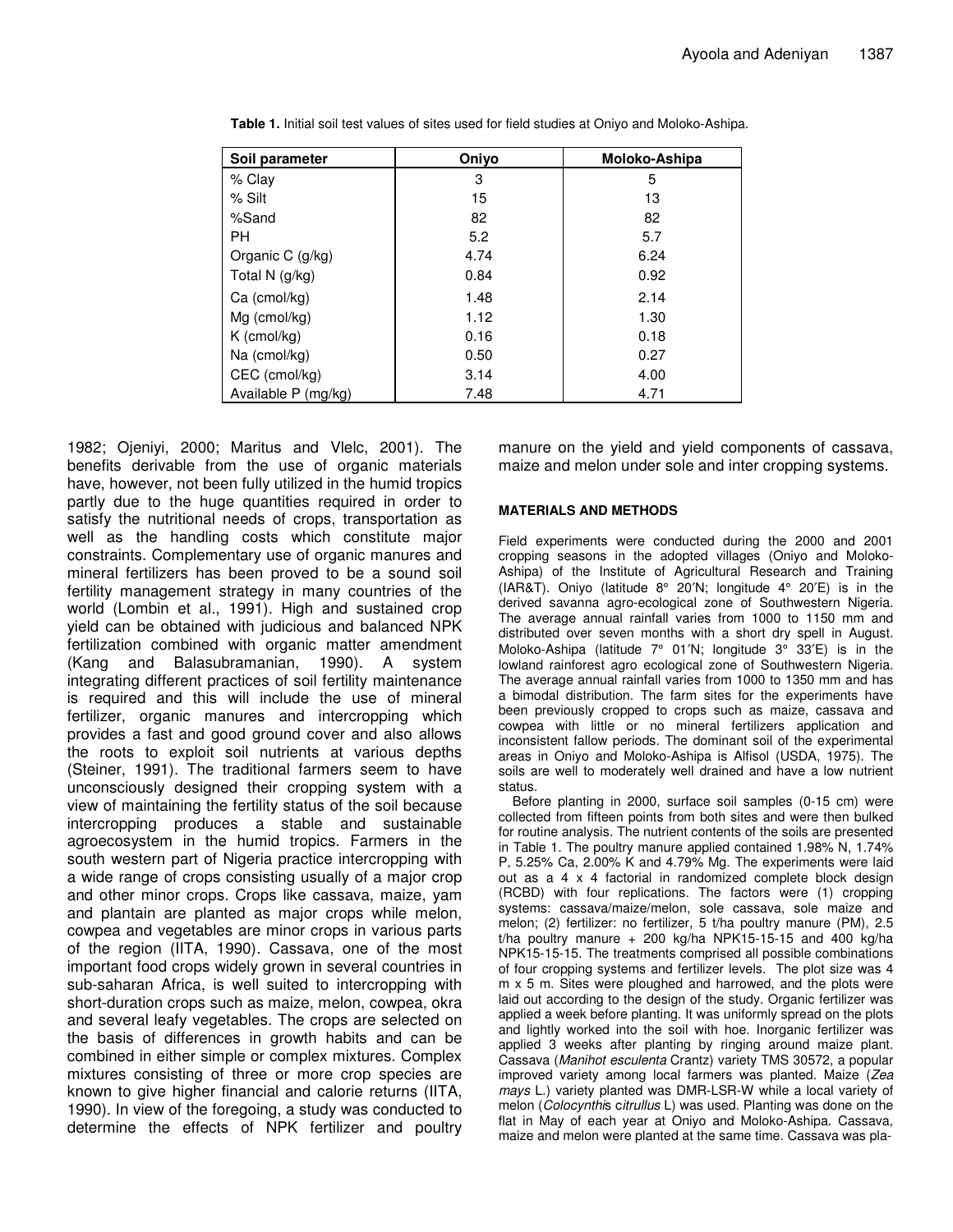| Table 2. Effect of cropping systems, NPK and poultry manure on yield and yield components of maize in at Oniyo. |  |  |  |
|-----------------------------------------------------------------------------------------------------------------|--|--|--|
|-----------------------------------------------------------------------------------------------------------------|--|--|--|

| <b>Treatments</b>       | (t/ha)<br>Grain yield<br>2000<br>2001 |       | Cob weight (g)<br>2000<br>2001 |        | Cob length (cm)<br>2000<br>2001 |        | Weight of 1000<br>grains $(g)$ |        |  |  |
|-------------------------|---------------------------------------|-------|--------------------------------|--------|---------------------------------|--------|--------------------------------|--------|--|--|
|                         |                                       |       |                                |        |                                 |        | 2000                           | 2001   |  |  |
| <b>Cropping systems</b> |                                       |       |                                |        |                                 |        |                                |        |  |  |
| Sole cropping           | 2.13a                                 | 2.19a | 59.53a                         | 59.03a | 13.31a                          | 12.56a | 147.8a                         | 141.6a |  |  |
| Intercropping           | 1.99b                                 | 1.93b | 56.99b                         | 55.27b | 12.33b                          | 10.81b | 149.2a                         | 144.5a |  |  |
| <b>Fertilizers</b>      |                                       |       |                                |        |                                 |        |                                |        |  |  |
| No fertilizer           | 0.93c                                 | 1.25c | 50.06d                         | 45.91d | 9.450d                          | 7.750d | 120.8d                         | 113.8d |  |  |
| <b>NPK</b>              | 2.61a                                 | 2.39a | 62.85b                         | 60.24b | 13.84b                          | 12.76b | 160.9b                         | 143.7b |  |  |
| Poultry manure          | 1.99b                                 | 2.06b | 54.33c                         | 58.84c | 12.40 <sub>c</sub>              | 11.49c | 150.7c                         | 133.8c |  |  |
| $NPK +$ Poultry manure  | 2.79a                                 | 2.53a | 65.81a                         | 63.61a | 15.58a                          | 14.73a | 165.6a                         | 160.9a |  |  |

Values followed by the same letter(s) in a column are not significantly different at P=0.0 5 (DMRT).

|  | Table 3. Effect of cropping systems, NPK and poultry manure on yield and yield components of maize at Moloko-ashipa. |  |  |  |  |
|--|----------------------------------------------------------------------------------------------------------------------|--|--|--|--|
|  |                                                                                                                      |  |  |  |  |

| <b>Treatments</b>       | (t/ha)<br>Grain yield |                   | Cob weight (g) |        | Cob length (cm) |         | Weight of 1000 |           |  |
|-------------------------|-----------------------|-------------------|----------------|--------|-----------------|---------|----------------|-----------|--|
|                         | 2000                  | 2001              | 2000           | 2001   | 2000            | 2001    |                | grains(g) |  |
|                         |                       |                   |                |        |                 |         | 2000           | 2001      |  |
| <b>Cropping systems</b> |                       |                   |                |        |                 |         |                |           |  |
| Sole cropping           | 2.12a                 | 2.21a             | 58.36a         | 58.09a | 14.04a          | 11.14a  | 148.5a         | 138.9a    |  |
| Intercropping           | 1.91 <sub>b</sub>     | 2.00 <sub>b</sub> | 56.98b         | 56.60b | 12.80b          | 9.400b  | 143.9a         | 137.2a    |  |
| <b>Fertilizers</b>      |                       |                   |                |        |                 |         |                |           |  |
| No fertilizer           | 0.85c                 | 0.95c             | 49.83d         | 52.94c | 10.04d          | 7.113c  | 116.2d         | 109.4d    |  |
| <b>NPK</b>              | 2.50a                 | 2.49a             | 62.24b         | 59.65b | 14.31b          | 11.30a  | 155.1b         | 147.7b    |  |
| Poultry manure          | 2.04b                 | 2.19 <sub>b</sub> | 53.98c         | 53.65c | 13.46c          | 10.76ab | 149.6c         | 131.1c    |  |
| $NPK +$ poultry manure  | 2.66a                 | 2.60a             | 64.64a         | 63.14a | 15.88a          | 11.90a  | 163.9a         | 163.8a    |  |

Values followed by the same letter(s) in a column are not significantly different at P=0.0 5 (DMRT).

nted at a spacing of 1 m  $x$  1 m to obtain a plant population of 10,000 plants  $ha^{-1}$  while maize and melon were planted at a spacing of 1 m x 1 m at 2 plants/stand to achieve a plant population of 20,000 plants ha<sup>-1</sup>, respectively. The plots were weeded manually whenever necessary throughout the experimental period. Maize was harvested at maturity and air dried to 12% moisture content. Melon was also harvested at maturity and processed thereafter. Cassava was harvested 12 months after planting. Data were collected on maize plant height at harvest, leaf area, cob weight cob length weight of 1000 grains, grain yield, average melon ball weight, melon seed yield, average weight of cassava tuber and root yield. Land equivalent ratio (LER) was calculated using the formula of Fisher (1977). The data were subjected to statistical analysis according to the procedure for factorial in randomized complete block design Means were compared using Duncan's Multiple Range Tests (DMRT)

### **RESULTS**

Cropping systems significantly affected all the characters investigated except the weight of 1000 grains from both locations. Intercropping reduced maize growth, yields and yield components relative to sole cropping over two seasons for both locations (Table 2). Application of NPK and poultry manure significantly increased grain yields and other parameters investigated. Complementary application gave the highest values. Maize grain yield followed the same trend in both location for the planting seasons and the trend was  $NPK +$  poultry manure  $>$  NPK > poultry manure > no fertilizer. Grain yields were not statistically different under complementary application of NPK and poultry manure fertilizer and application of NPK fertilizer alone (Tables 2 and 3).

Melon when planted sole gave significantly higher seed yield and average ball weight than when intercropped with cassava and maize. At both locations, no fertilizer (control) gave the least seed yield. Seed yield was not significantly different between the application of NPK fertilizer alone and complementary application of NPK fertilizer and poultry manure.

Data on cassava fresh tuber yield and average number of tubers per plot are shown in Table 4. Cropping system effect was not significant for fresh tuber and average number of tubers per plot at 2000 and 2001 from both stations. There were significant differences among the fertilizers applied for fresh tuber yield and average number of tubers per plot. Averaged across cassava fresh tuber yield from both stations in 2000 and 2001, comple-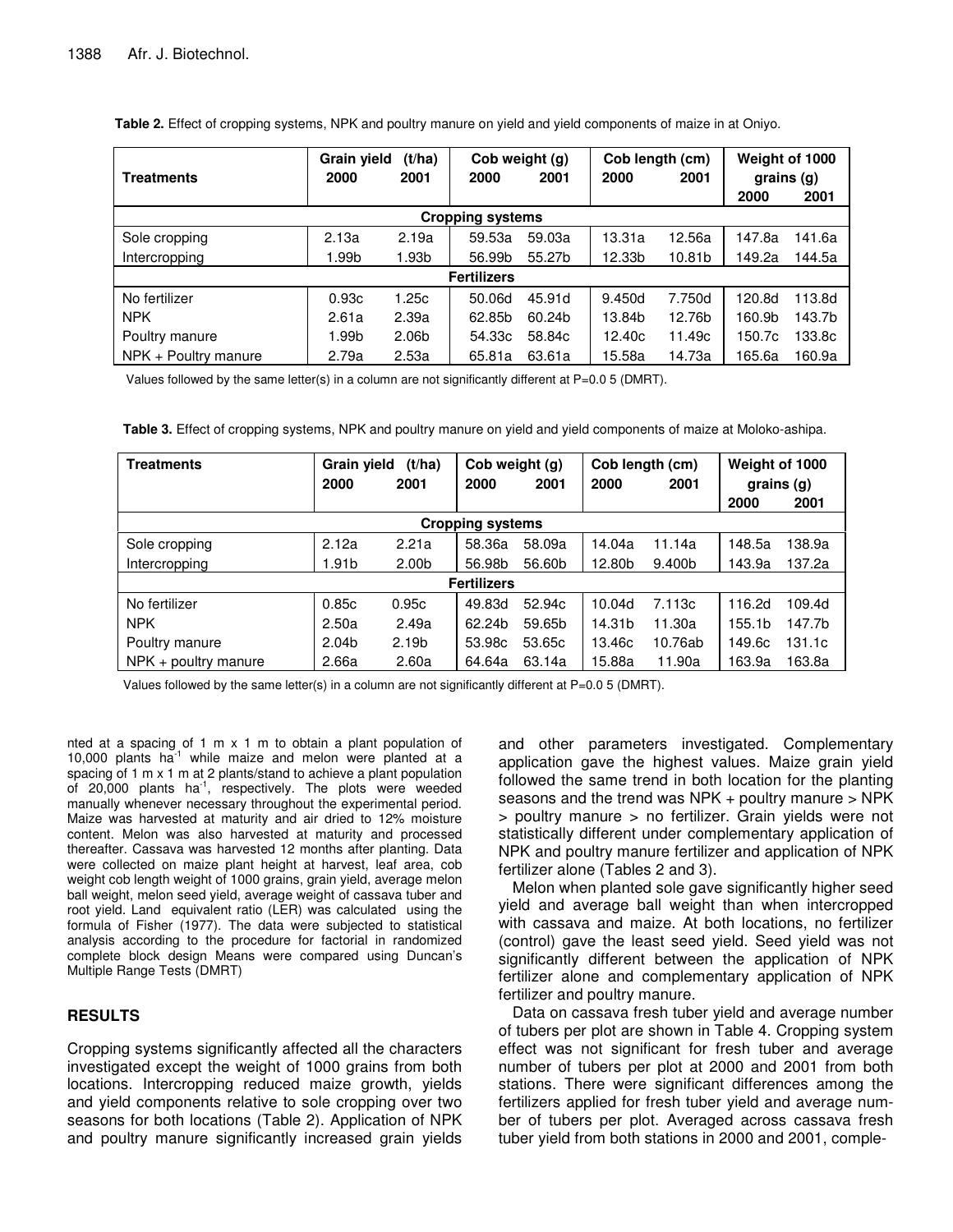| <b>Treatments</b>    | Oniyo                    |        |        |                         |        | Moloko-Ashipa           |                         |        |  |  |
|----------------------|--------------------------|--------|--------|-------------------------|--------|-------------------------|-------------------------|--------|--|--|
|                      | Melon seed yield (kg/ha) |        |        | Average ball weight (g) |        | Melon seed yield (t/ha) | Average ball weight (g) |        |  |  |
|                      |                          |        |        |                         |        |                         |                         |        |  |  |
|                      | 2000                     | 2001   | 2000   | 2001                    | 2000   | 2001                    | 2000                    | 2001   |  |  |
|                      |                          |        |        | <b>Cropping system</b>  |        |                         |                         |        |  |  |
| Sole cropping        | 193.5a                   | 208.1a | 710.1a | 848.7a                  | 207.4a | 208.0a                  | 672.6a                  | 759.1a |  |  |
| Intercropping        | 101.7b                   | 94.96b | 627.9b | 779.5b                  | 97.04b | 97.11b                  | 597.0b                  | 669.6b |  |  |
| <b>Fertilizers</b>   |                          |        |        |                         |        |                         |                         |        |  |  |
| No fertilizer        | 101.7c                   | 101.2c | 485.7c | 685.9c                  | 105.5c | 103.6c                  | 513.8d                  | 595.5c |  |  |
| <b>NPK</b>           | 163.2a                   | 177.3a | 715.5b | 859.8ab                 | 173.5a | 177.3a                  | 676.4b                  | 745.3b |  |  |
| Poultry manure       | 157.1b                   | 155.9b | 704.9b | 810.5b                  | 153.4b | 157.2b                  | 621.1c                  | 721.9b |  |  |
| NPK + Poultry manure | 167.9a                   | 171.3a | 770.0a | 9000.2a                 | 176.5a | 170.3a                  | 727.9a                  | 794.7a |  |  |

**Table 4.** Melon seed yield and average ball weight as affected by cropping system, NPK and poultry manure.

Values followed by the same letter(s) in <sup>a</sup> column are not significantly different at P=0.0 5 (DMRT).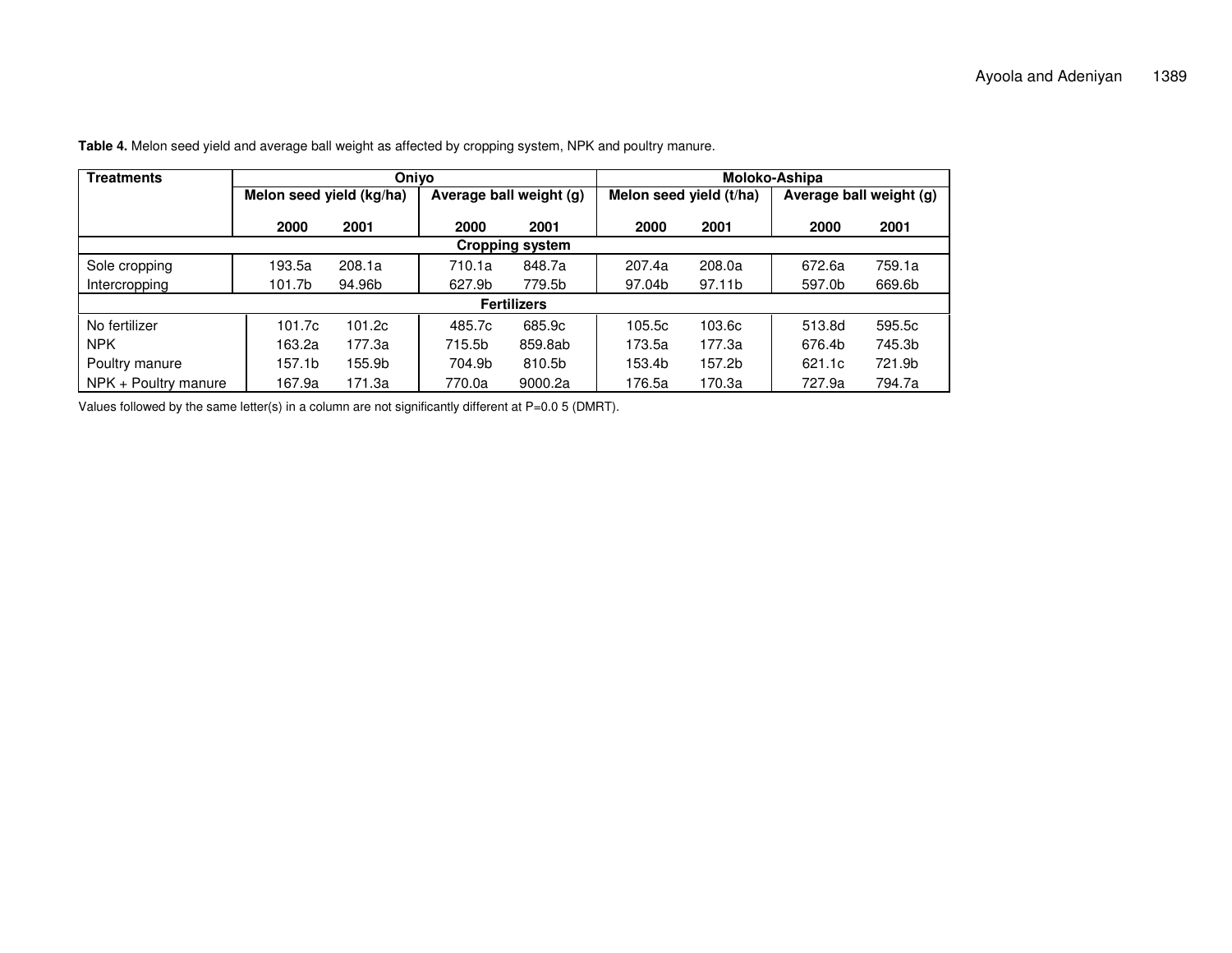| <b>Treatments</b>    | Oniyo                         |        |                                                |                    |                               | Moloko-Ashipa |                                   |         |        |  |
|----------------------|-------------------------------|--------|------------------------------------------------|--------------------|-------------------------------|---------------|-----------------------------------|---------|--------|--|
|                      | Cassava tuber<br>yield (t/ha) |        | Average wt of tubers/plant (g)<br>2000<br>2001 |                    | Cassava tuber<br>yield (t/ha) |               | Average wt of<br>tubers/plant (g) |         |        |  |
|                      | 2000                          | 2001   |                                                |                    |                               | 2000          | 2001                              | 2000    | 2001   |  |
|                      | <b>Cropping system</b>        |        |                                                |                    |                               |               |                                   |         |        |  |
| Sole cropping        | 21.34a                        | 22.70a | 137.4a                                         | 138.3a             |                               | 21.34a        | 20.48a                            | 141.4a  | 146.7a |  |
| Intercropping        | 20.40a                        | 20.92a | 135.2a                                         | 133.0a             |                               | 20.40a        | 20.20a                            | 142.8a  | 143.7a |  |
|                      |                               |        |                                                | <b>Fertilizers</b> |                               |               |                                   |         |        |  |
| No fertilizer        | 13.99c                        | 14.44c | 110.2c                                         | 112.3d             |                               | 13.99c        | 10.49d                            | 117.0c  | 115.8c |  |
| <b>NPK</b>           | 23.95b                        | 23.58b | 132.4ab                                        | 142.4b             |                               | 23.95a        | 23.61b                            | 149.8ab | 55.3ab |  |
| Poultry manure       | 20.29b                        | 23.09b | 129.1b                                         | 127.4c             |                               | 20.29b        | 21.51c                            | 141.4b  | 148.9b |  |
| NPK + Poultry manure | 25.25a                        | 26.14a | 135.7a                                         | 160.6a             |                               | 25.25a        | 25.75a                            | 160.4a  | 160.9a |  |

**Table 5.** Fresh root yield and average number of tubers of cassava as affected by cropping systems, NPK and poultry manure.

Values followed by the same letter(s) in a column are not significantly different at  $P=0.05$  (DMRT).

**Table 6.** Mean values of Land Equivalent Ratio (LER) for the two years.

| Location      |       | Sole cropping | Intercropping |      |
|---------------|-------|---------------|---------------|------|
|               | Maize | Melon         | Cassava       |      |
| Oniyo         | 0.75  | 0.69          | 0.74          | 2.18 |
| Moloko-Ashipa | 0.70  | 0.68          | 0.66          | 2.04 |
| Mean LER      | 0.73  | 0.69          | 0.70          | 2.11 |

mentary application of poultry manure and NPK fertilizer gave the highest values compared to the application of NPK fertilizer or poultry manure alone. However, no fertilizer (control) gave the least values.

The average values of Land Equivalent Ratio (LER) based on the sole crop yields of individual crop for the two years are shown in Table 6. For both years, the intercrop combination gave LER greater than 2. On the average, the highest LER (2.12) was got under complementary application of NPK fertilizer and poultry manure followed by NPK fertilizer alone (2.03) and poultry manure alone (1.83). The least LER was recorded under no fertilizer (control) from Oniyo (1.43) and Moloko-Ashipa (1.41).

## **DISCUSSION**

The results have indicated that regardless of agroecology and fertilizer application, the yield of maize was reduced by the associated cassava and melon, as reported by other workers (Okpara and Omaliko, 1995; Muoneke and Asiegbu, 1997). The reduction was attributed to inter-specific competition for nutrients, moisture and/or space. The poor performance of melon when intercropped with maize and cassava has been attributed mainly to shading by the taller maize and cassava. Ikeorgu (1984) observed that yields from melon grown in mixtures are often lower than 50% of those from sole crops. It was also noted in a trial conducted in IITA

(1974) that melon component in a cassava/maize/melon mixture performed poorly because of shading effect of higher component crops. In traditional agriculture, melon is rarely planted solely; it is often intercropped with cassava, maize, yam and other food crops where it performs the role of a cover crop and it helps to smother weeds early in the growing season (Ikeorgu, 1984). It also reduces soil temperature and evaporation, thus conserving soil moisture. Ghuman and Lal (1987) observed that soil surface remained moist in the intercrop during an unexpected dry spell of 6-8 days when compared to situations under monoculture of maize and yam. They also found that maize intercropped with melon never showed any sign of even temporary wilting on hot afternoons, in contrast with monoculture check.

Intercropping had no significant effect on cassava yields. The fact that cassava is a long duration crop and has an initial slow growth rate allows it to recover from the earlier competition effects when intercropped with maize and melon. Some studies have shown that cassava yield was reduced by intercropping while other reports did not indicate any significant reduction in yield in comparison with sole crop. Sinthuprama (1978) reported that cassava growth was initially retarded when intercropped with maize but it was possible to get a high proportion of its sole crop yield. CIAT (1980) also found that the yield of cassava intercropped with groundnut was similar to sole crop yield. CIAT (1977) reported low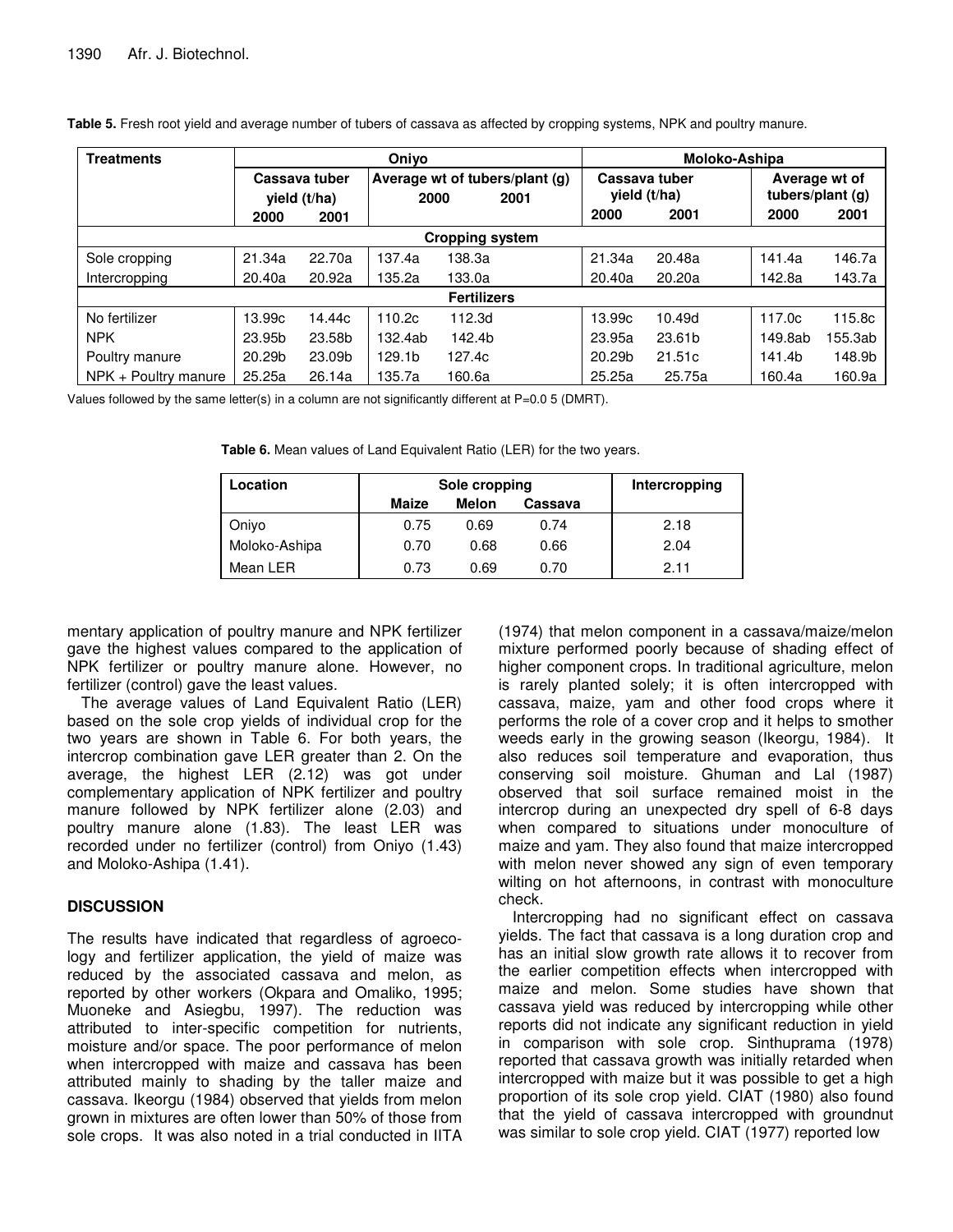cassava yields in studies evaluating the performance of cassava in cassava/maize, cassava/sweet potato and cassava/cocoyam associations. The cassava crop also gave 78% of its sole crop yield giving a land equivalent ratio (LER) of 1.71 in trials carried out in central America. In some situations the total LER was as high as 2.00. Yield advantages of between 58 and 77 percent were also recorded in cassava/maize association in southern Nigeria (IITA, 1982).

Cassava, maize and melon performed best in terms of growth and yield under poultry manure  $+$  NPK fertilizer treatments in both years. This is in agreement with the findings of Titiloye (1982) who reported that the most satisfactory method of increasing maize yield was by judicious combination of organic wastes and inorganic fertilizers. Agboola (1970) advocated for better farming systems which employ a combination of fertility building practices appropriate to local conditions for crop production in south west Nigeria. It has been observed that addition of manure increases soil water holding capacity and this means that nutrient would be made available to crops where manure has been added to the soil (Costa et al., 1991). Fuchs et al. (1970) also reported that nutrients from mineral fertilizers enhance the establishment of crops while those from mineralization of organic manure promoted yield when both fertilizers were combined. Murwira and Kirchman (1993) observed that nutrient use efficiency might be increased through the combination of manure and mineral fertilizer. The yield of maize and melon under NPK fertilizer treatment was comparable to that form NPK + poultry manure treatment because nutrients are readily released form inorganic fertilizer and these crops were able to utilize it for growth and yield. Crop yield were lower under poultry manure probably because of low mineralization of nutrient from this source. Titiloye (1982) found that organic waste / fertilizer alone could hardly be depended upon as the sole source of nutrient for a short duration crop like maize. On the average, the combined application of NPK fertilizer and poultry manure appeared satisfactory for obtaining high grain yield of maize, seed yield of melon and fresh tuber yield of cassava. The trend of cassava yield was NPK + poultry manure>NPK alone>poultry manure > no fertilizer. This indicates that cassava was still able to utilize residual nutrients from both NPK and poultry manure to produce bigger tubers in the fertilized plots after early season maize and melon had been harvested. The choice of crops for this study was based mainly on the popularity of the crops among farmers in the south west area of Nigeria. Cassava is particularly suitable for intercropping because it is a long duration crop. The faster growing maize exploits the microenvironment early in the growing season while melon, a low canopy crop served a dual purpose of protecting the soil against erosion and soil loss. This study has shown that intensification of cropping with complementary use of organic and inorganic fertilizer is a good way of making

judicious and efficient use of applied nutrients.

#### **REFERENCES**

- Agboola AA (1970). Effects Of Interplanted Legume On Maize (*Zea Mays* L) And
- The Major Soil Nutrient. A Ph D thesis, Department of Agronomy, University of Ibadan, Nigeria. p. 215
- Agboola AA, Omueti JA (1982). Soil Fertility Problem and Its Management In Tropical Africa. Paper presented at the International Institute of Tropical Agriculture Ibadan, Nigeria. p. 25.
- Brechin J ,McDonald GK (1994). Effect Of Form And Rate Of Pig Manure On The Growth And Nutrient Uptake And Yield Of Barley (Cv. Gallen).Australian J. Exp. Agric. 34: 505-510.
- Centro Internacional de Agricultura Tropicale (CIAT) (1977) Annual report for 1976.
- Cali, Columbia pp C-1-C68.
- CIAT (1980) Annual report for 1979 Cail, Columbia. p 101.
- Costa FC, Hernandez GT, Polo A. (1991) Residuos organicos urbanos In: Manejoy Utilizacion. CSIC, Murrcia. 181pp.
- Fisher NM (1977). Studies in mixed cropping II. Population pressure in maize-bean mixtures. Experimental Agric.13 : 135-191.
- Fuchs WK., Rauche, Wicke HJ (1970). Effects Of Organic Manure, Mineral Fertilizer and Organo-Mineral Fertilizing On Development And Yield Of Cereals. Abreoht - Thaer arch 14: 359-366.
- Ghuman BS , Lal R (1987) .Effect Of Burning Biomass In Windrows After Deforestation On Soil Properties And Productivity In An Ultisol, Okumu, Bendel State, Nigeria. In: IITA Resource And Crop Management Program Annual Report 1987. IITA, Ibadan. p. 61
- Ikeorgu JEG (1984). Some Micro-Environmental Changes Under Cassava (*Manihot esculenta* Crantz) –Maize (*Zea Mays* L) Intercrops Grown With Okra (*Abelmoschus Esculentus* L) And 'Egusi' Melon (*Colocynthis Vulgaris* L). Ph. D Thesis, University Of Ibadan, Nigeria p. 259
- International Institute of Tropical Agriculture (IITA) (1974) Maize Program Report. Annual Report for 1973. pp 56-87
- IITA (1990) Cassava In Tropical Africa. A Reference Manual. 176pp.
- Kang BT, Balasubramanian V (1990). Long Term Fertilizer Trial On Alfisols In West Africa. In Transactions of XIV International Soil Science Society (ISSS) congress, Kyoto, Japan. p. 350.
- Kang BT, Juo ASR (1980).Management Of Low Activity Clay Soils In Tropical Africa For Food Crop Production. In Terry ER, Oduro KA, Caveness F. (eds) Tropical Root crops: Research strategies for the 1980s. Ottawa, Ontario, IDRC. pp. 129-133.
- Lombin LG, Adepetu JA , Ayotade AK (1991). Organic Fertilizer In The Nigerian Agriculture: Present and future F.P.D.D. Abuja. pp 146-162.
- Maritus CHT, PLG. Vlelc (2001) The management of organic matter in tropical soils: what are the priorities? Nutrient cycling in Agro ecosystems 61: 1-16.
- Muoneke, C. O. and Asiegbu, J.E. (1997) Effect of okra planting density and spatial arrangement in intercropping with maize on the growth and yield of the component species. Journal of Agronomy and Crop Science 179: 201-207.
- Murwira, H.K. and H Kirchmann (1993) Carbon And Nitrogen Mineralization Of Cattle Manures Subjected To Different Treatments In Zimbabwean And Swedish Soils. In: Mulongoy K, R. Merckx (eds.) Soil Organic Matter Dynamics and Sustainability of Tropical Agriculture. pp 189-198.
- Obi ME, Ebo PO (1995). The effect of different management practices on the soil physical properties and maize production in severely degraded soil in southern Nigeria. Biological Resource technology. pp. 51: 117-123.
- Ojeniyi SO (2000) .Effect of goat manure on soil nutrients and okra yield in a rain forest area of Nigeria. Applied Tropical Agriculture 5: 20-23.
- Okigbo BN (1982). Shifting Cultivation In Tropical Africa: Definition And Description.
- In: Proceeding of the international workshop on shifting cultivation, FAO, Rome.pp 18-36.
- Okpara DA, Omaliko CPE (1995). Productivity of yam bean (*Sphenostylis stenocarp*a) / yam(*Dioscorea* sp) intercropping. Indian